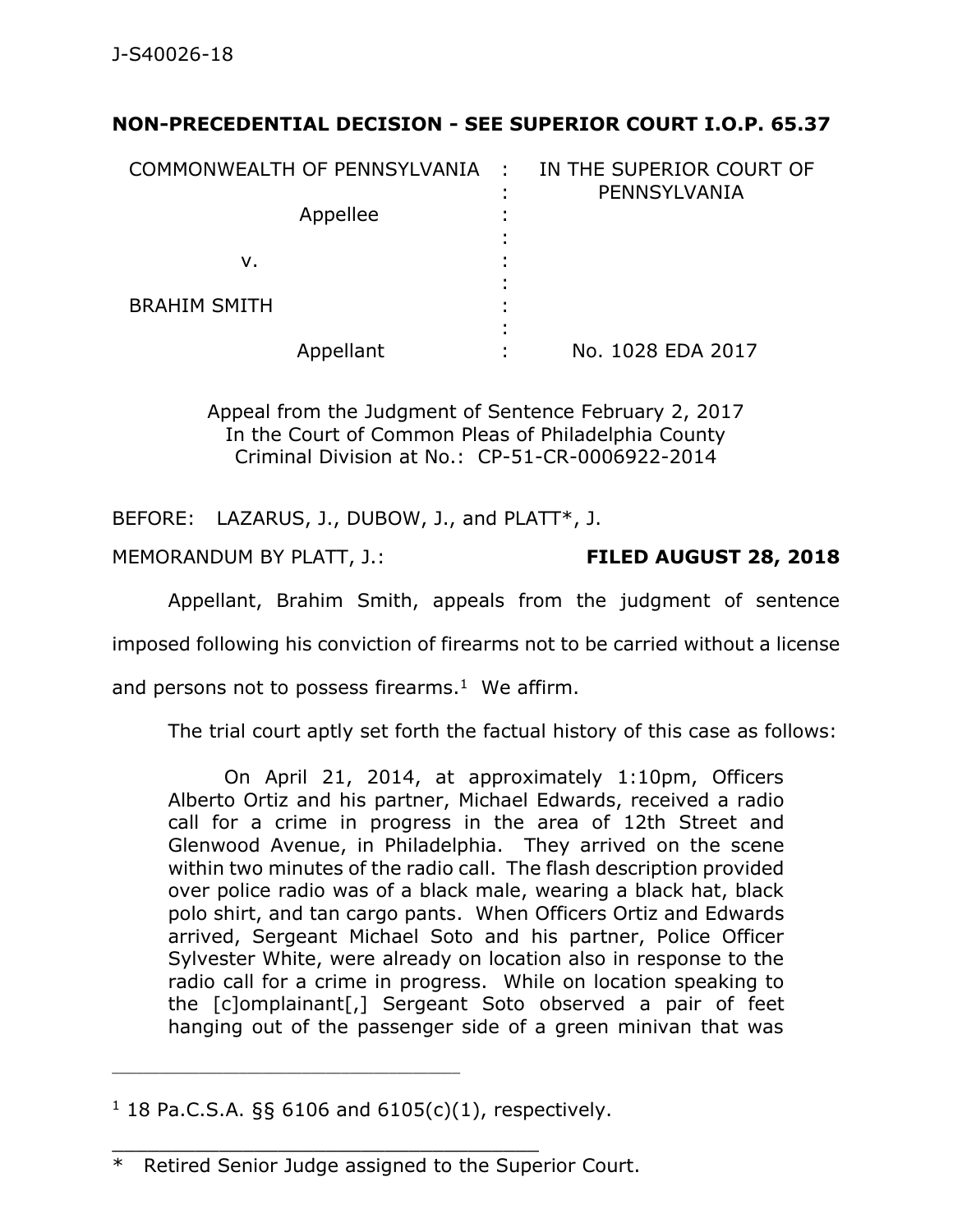parked on 12th Street approximately halfway down the block from him. Within seconds of their arrival, Sergeant Soto, Officer White, and the complainant directed Officers Ortiz and Edwards to this green minivan. Police Officers Ortiz and Edwards were told [Appellant] was sitting in the van and matched the flash information.

As a result of this information, Officers Ortiz and Edwards pulled up to the van in their patrol car. Officer Ortiz observed [Appellant] sitting on the floor in the rear sliding door well of the passenger side of the van with his feet hanging onto the sidewalk[.] He also saw that [Appellant] was the only person inside of the van. As Officer Ortiz exited his vehicle and approached the van, [Appellant] immediately stood up from where he was sitting on the floor of the van and walked toward the officer. [Appellant] was stopped in front of the van and a frisk of his person was conducted. [Appellant's] clothing did indeed match the flash description from the radio call. Only three minutes passed from the time Sargent Soto first observed [Appellant's] feet sticking out of the sliding door to when Officers Ortiz and Edwards approached the van. During this time, Sergeant Soto saw no other individuals walk up to or exit the van. Officer Edwards testified that he was parking his vehicle when Officer Ortiz initially stopped [Appellant] for investigation. He also testified that [Appellant] was the only person who he saw standing in front of and next to the van.

Officers Brittany Kelly and Alicea[ <sup>2</sup>] arrived at 12th Street and Glenwood Avenue approximately five minutes after Officers Ortiz and Edwards. They too had received the identical flash information as the other officers. As Officer Kelly approached the open van door, she saw Officer Ortiz speaking with [Appellant] outside the vehicle. As Officer Kelly stood next to the van, she looked into the vehicle and saw a firearm. From her position, she observed that the firearm was in a cardboard box located in the interior of the vehicle. The box was between the second and third rows and was approximately one foot away from the van door. Further, the lid to that box was open. The box was approximately two inches high and twelve inches long with auto parts in it. Nothing in the box covered the weapon or obstructed the officer's view of it. Police Officer Kelly alerted Officer Ortiz of her finding.

\_\_\_\_\_\_\_\_\_\_\_\_\_\_\_\_\_\_\_\_\_\_\_\_\_\_\_\_\_\_\_\_\_\_\_\_\_\_\_\_\_\_\_\_

<sup>&</sup>lt;sup>2</sup> Officer Alicea's first name is not included in the record.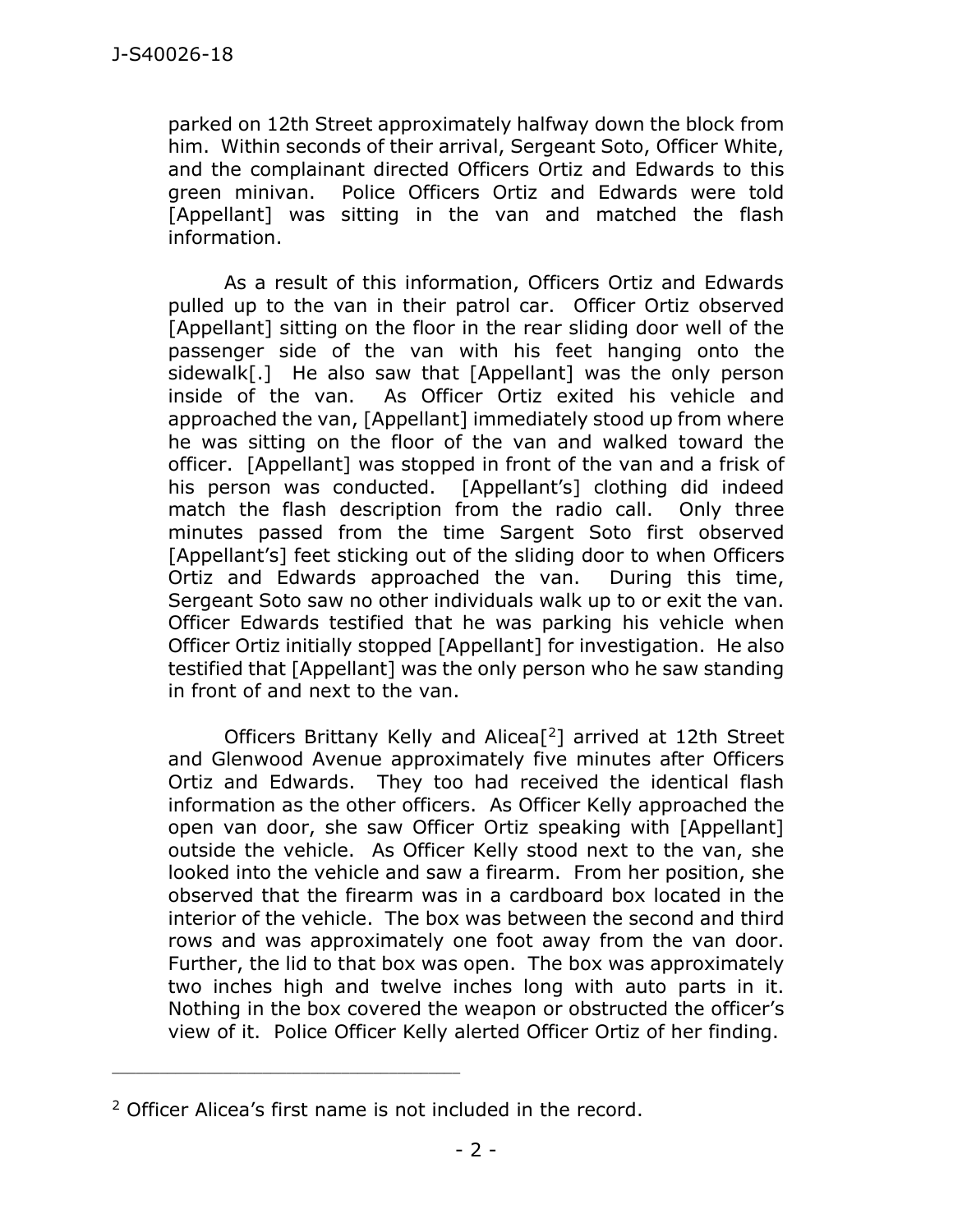Officer Kelly then held the scene. The firearm was observed until Officer Ortiz returned to the minivan approximately thirty minutes later. During that time, no one approached or acquired access to the van, nor did any person move the gun. Police Officer Ortiz testified that the box containing the gun was within arm's reach of where he initially observed [Appellant] sitting in the van. The firearm was eventually recovered and placed on Philadelphia Police Department property receipt 3141781. It was later determined to be a Bryco Arms 38 automatic silver and black handgun, with one live round in the chamber and six rounds in the magazine.

(Trial Court Opinion, 10/05/17, at 1-4) (record citations and footnotes omitted).

Appellant proceeded to a bifurcated trial on October 12, 2016. During trial, the Commonwealth twice mistakenly played a portion of a recorded prison phone call between Appellant and a female who was not identified for the jury, in which the female states: "You never slip up like that[.]" (N.T. Trial, 10/12/16, at 13; see Trial Ct. Op., at 4).<sup>3</sup> The court sustained defense counsel's objection, and instructed the jurors "to disregard the last portion of the conversation that was just played by the Commonwealth. You are not to consider it in your deliberations at all. That will be stricken from the record." (N.T. Trial, 10/12/16, at 147; *see id.* at 148). Defense counsel moved for a mistrial, arguing that the statement was prejudicial, and implied that Appellant was involved in prior criminal activity that "he has gotten away

\_\_\_\_\_\_\_\_\_\_\_\_\_\_\_\_\_\_\_\_\_\_\_\_\_\_\_\_\_\_\_\_\_\_\_\_\_\_\_\_\_\_\_\_

 $3$  The court had excluded this portion of the call from evidence. However, the court permitted the sentence on the call immediately before this statement to come into evidence, and it was difficult to isolate the statements. (*See* N.T. Trial, 10/12/16, at 13-14, 149; Trial Ct. Op., at 4, 9).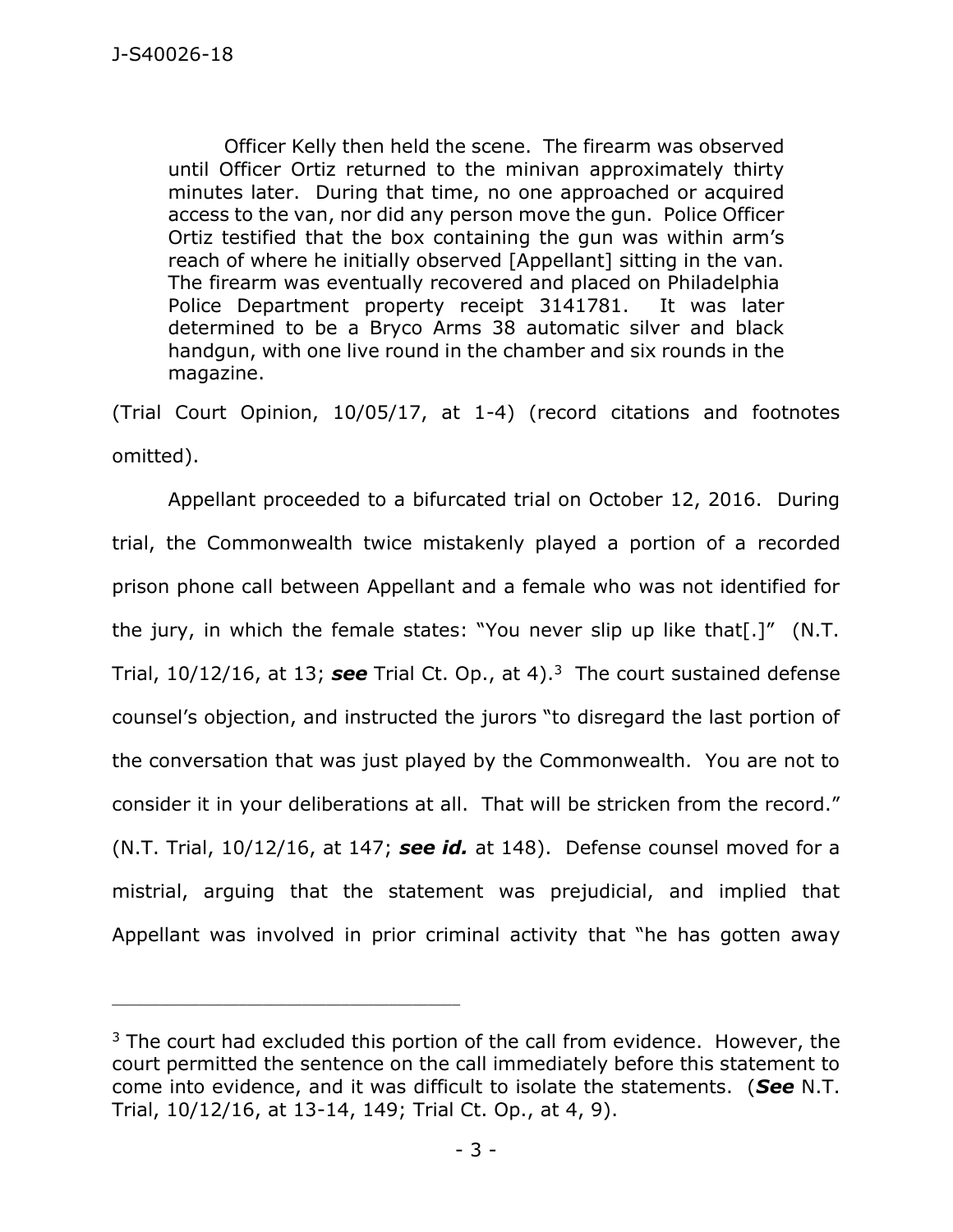with." (*Id.* at 150). The court denied the motion, explaining that although it had precluded the statement, the statement itself was subject to multiple interpretations. (*See id.* at 152-53). The court had instructed the jury to disregard it, and also advised defense counsel that it was willing to issue another curative instruction to the jury in the final charge, but counsel declined, electing not to bring attention to the statement. (*See id.*).

On October 14, 2016, the jury found Appellant guilty of firearms not to be carried without a license, and the trial court found him guilty of persons not to possess firearms. 4 On February 2, 2017, the court sentenced Appellant to an aggregate term of not less than three nor more than six years' incarceration, followed by four years of probation. It denied Appellant's timely post-sentence motion on February 17, 2017. This timely appeal followed.<sup>5</sup>

Appellant raises two questions for our review:

1. Did not the court err in denying Appellant's motion for a mistrial where the prosecutor, several times, played to the jury a highly prejudicial portion of prison tapes containing a statement by a non-testifying declarant, to wit: "You never slip up like that," by a non-testifying declarant [sic], that had previously been excluded by the court after a pre-trial hearing?

<sup>4</sup> Relevant to this appeal, the parties stipulated at trial that, at the time of his offense on April 21, 2014, Appellant had an active bench warrant for a probation violation. (*See* Trial Ct. Op., at 5-6, 11-12; *see also* N.T. Trial, 10/14/16, at 20-22).

<sup>5</sup> Appellant timely filed a concise statement of errors complained of on appeal on May 18, 2017. The trial court entered an opinion on October 5, 2017. *See* Pa.R.A.P. 1925.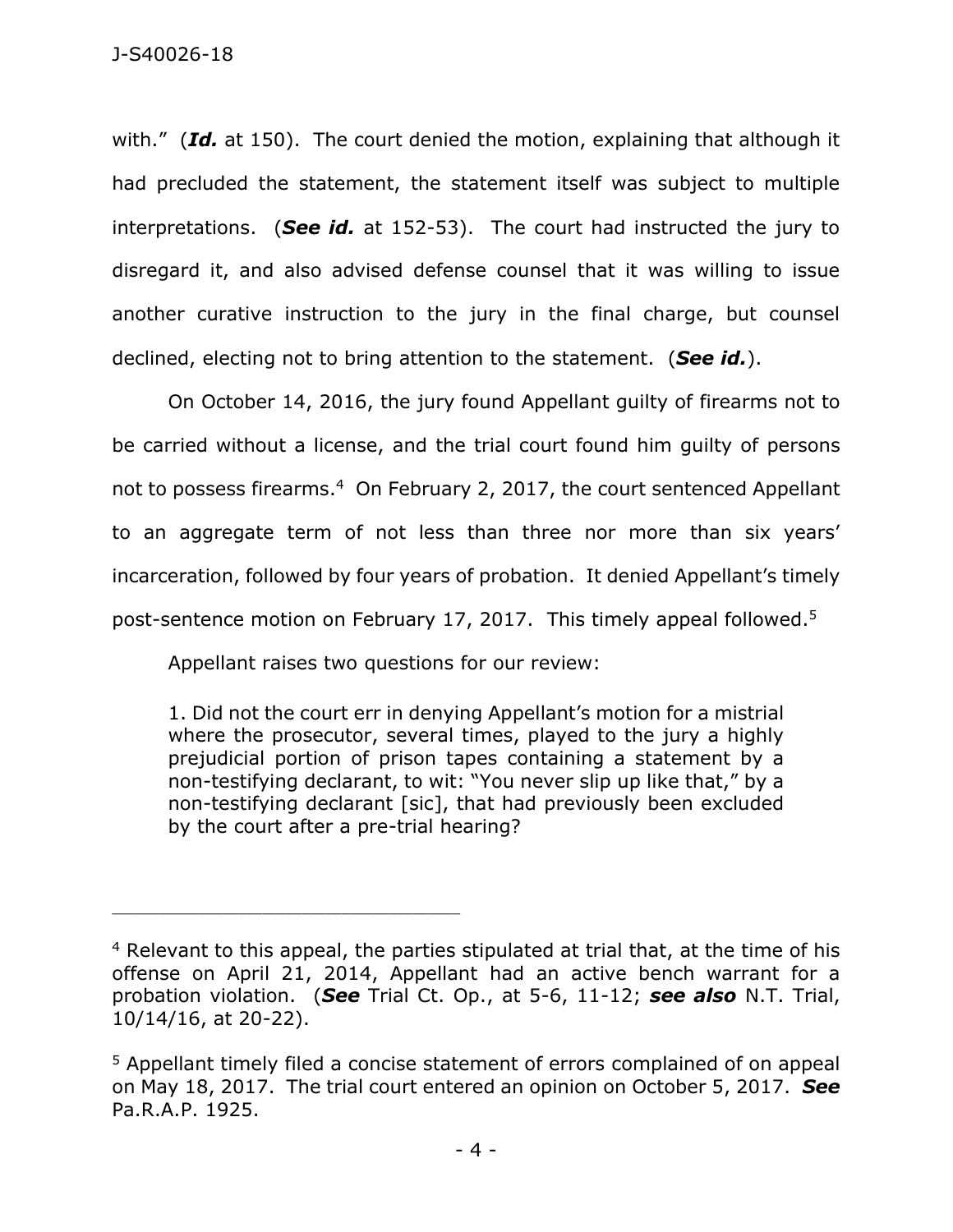2. Was not the evidence insufficient to convict Appellant for violating 18 Pa.C.S.A. § 6105 because he was specifically convicted under § 6105 (c), and the Commonwealth failed to prove that he was a "fugitive from justice" as that term is meant in § 6105(c)?

(Appellant's Brief, at 4).

Appellant first challenges the trial court's denial of his motion for a mistrial, made after the prosecutor inadvertently played a portion of a recorded prison phone call that the court had previously excluded from evidence. (*See id.* at 11-14; *see also* this Memorandum, *supra* at \*3; N.T. Trial, 10/12/16, at 13-14, 147; Trial Ct. Op., at 4). This issue lacks merit.

> It is well–settled that the review of a trial court's denial of a motion for a mistrial is limited to determining whether the trial court abused its discretion. An abuse of discretion is not merely an error of judgment, but if in reaching a conclusion the law is overridden or misapplied, or the judgment exercised is manifestly unreasonable, or the result of partiality, prejudice, bias or ill-will . . . discretion is abused. A trial court may grant a mistrial only where the incident upon which the motion is based is of such a nature that its unavoidable effect is to deprive the defendant of a fair trial by preventing the jury from weighing and rendering a true verdict. A mistrial is not necessary where cautionary instructions are adequate to overcome prejudice.

*See Commonwealth v. Jemison*, 98 A.3d 1254, 1263 (Pa. 2014) (observing that "the jury is presumed to follow the court's instructions.") (citation omitted).

*Commonwealth v. Rayner*, 153 A.3d 1049, 1056-57 (Pa. Super. 2016),

*appeal denied*, 169 A.3d 1046 (Pa. 2017), *cert. denied sub nom. Rayner v.*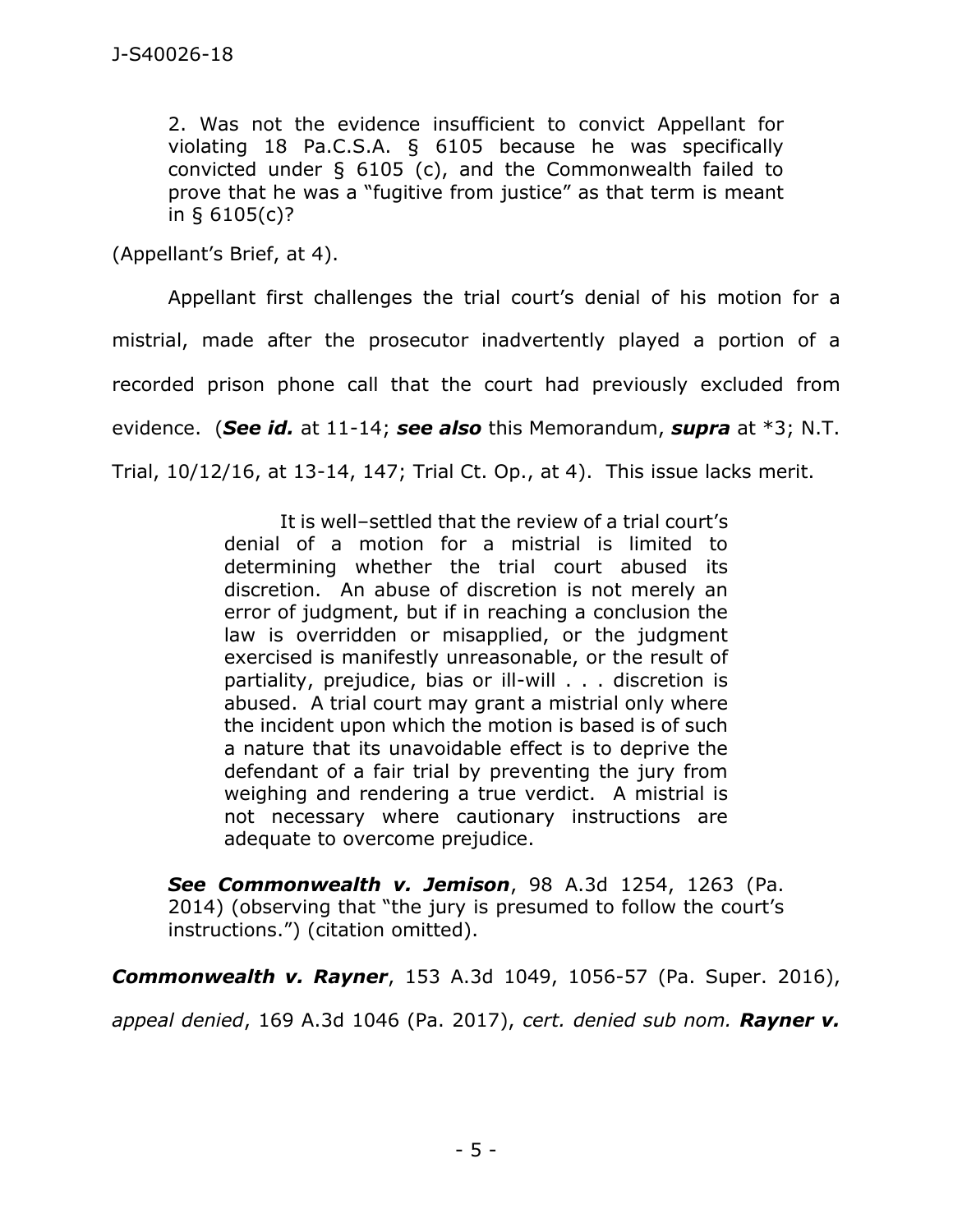*Pennsylvania*, 138 S.Ct. 976 (2018) (one citation omitted; citation formatting provided).

Here, as discussed above, the trial court sustained defense counsel's objection to the playing of the portion of the phone call, and instructed the jury not to consider the statement at all in its deliberations. After review, we conclude that the cautionary instruction provided by the trial court was sufficient to overcome any potential prejudice caused by the Commonwealth's inadvertent playing of the ambiguous statement. *See Rayner*, *supra* at 1056-57. Therefore, the court did not abuse its discretion in denying Appellant's motion for a mistrial. *See id.* Appellant's first issue merits no relief.

Appellant next challenges the sufficiency of the evidence supporting his conviction of persons not to possess firearms. (*See* Appellant's Brief, at 14- 17). He maintains that the Commonwealth failed to prove that he was a "fugitive from justice" as required for conviction under section  $6105(c)(1)$ , where the outstanding warrant was for a probation violation. (*Id.* at 14-15; *see id.* at 17; *see also* this Memorandum *supra*, at \*4 n.4). We disagree.

When reviewing sufficiency claims:

Our standard of review is whether the evidence admitted at trial, and all reasonable inferences drawn from that evidence, when viewed in the light most favorable to the Commonwealth as verdict winner, were sufficient to enable the fact[-]finder to conclude that the Commonwealth established all of the elements of the offense beyond a reasonable doubt.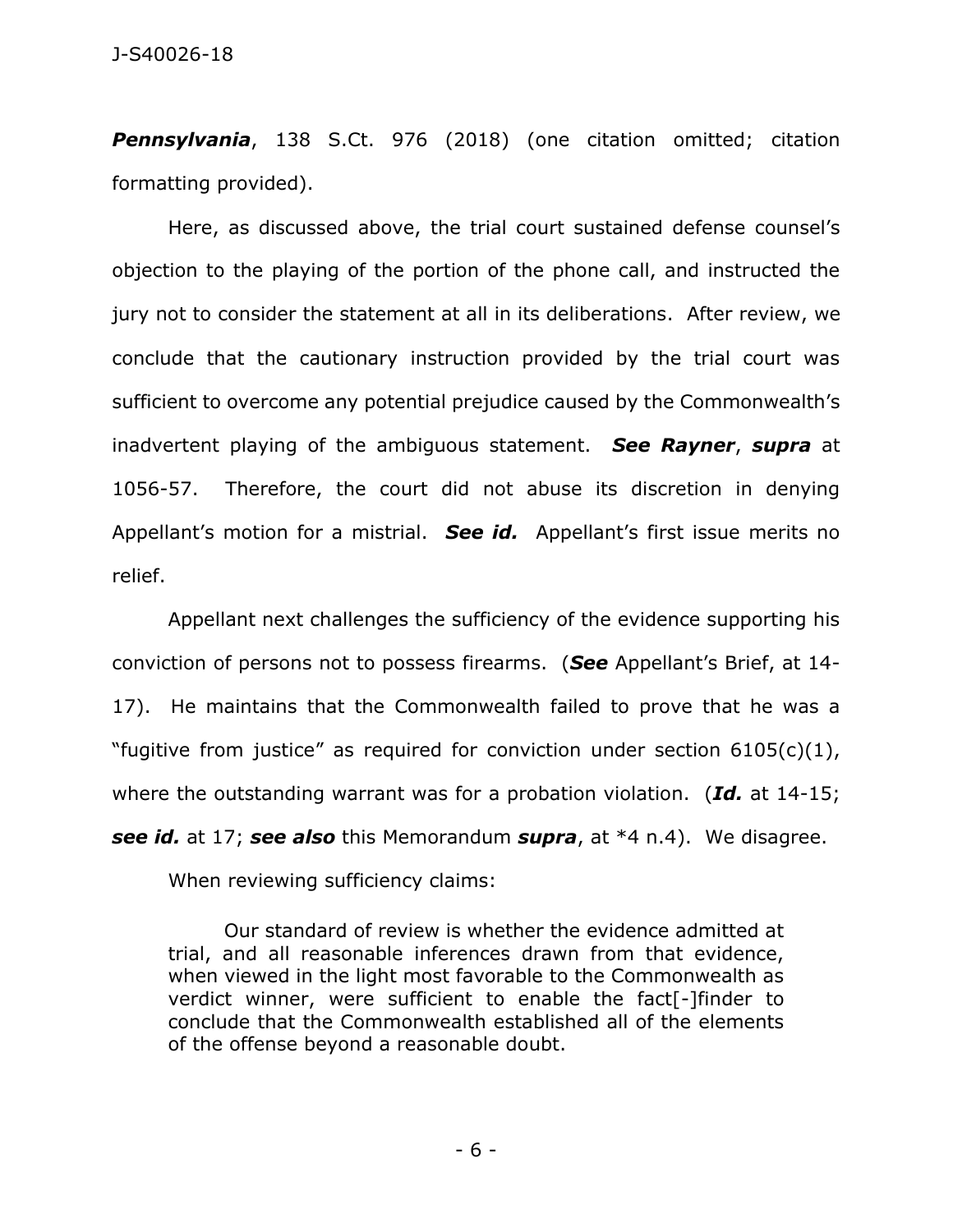In addition, we note that the facts and circumstances established by the Commonwealth need not preclude every possibility of innocence. Any doubts regarding a defendant's guilt may be resolved by the fact-finder unless the evidence is so weak and inconclusive that as a matter of law no probability of fact may be drawn from the combined circumstances. The Commonwealth may sustain its burden of proving every element of the crime beyond a reasonable doubt by means of wholly circumstantial evidence. . . . Furthermore, when reviewing a sufficiency claim, our Court is required to give the prosecution the benefit of all reasonable inferences to be drawn from the evidence.

Finally, the finder of fact[,] while passing upon the credibility of witnesses and the weight of the evidence produced, is free to believe all, part or none of the evidence.

*Commonwealth v. Crosley*, 180 A.3d 761, 767 (Pa. Super. 2018) (citations

and quotation marks omitted).

Here, Appellant was found guilty of section 6105(c)(1), which provides,

in pertinent part:

## **(a) Offense defined**.—

(1) A person . . . whose conduct meets the criteria in subsection (c) shall not possess, use, control, sell, transfer or manufacture or obtain a license to possess, use, control, sell, transfer or manufacture a firearm in this Commonwealth.

 $\begin{array}{ccc} \ast & \ast & \ast \end{array}$ 

**(c) Other persons**.—In addition to any person who has been convicted of any offense listed under subsection (b), the following persons shall be subject to the prohibition of subsection (a):

(1) A person who is a fugitive from justice. This paragraph does not apply to an individual whose fugitive status is based upon a nonmoving or moving summary offense under Title 75 (relating to vehicles).

18 Pa.C.S.A. § 6105(a)(1), (c)(1).